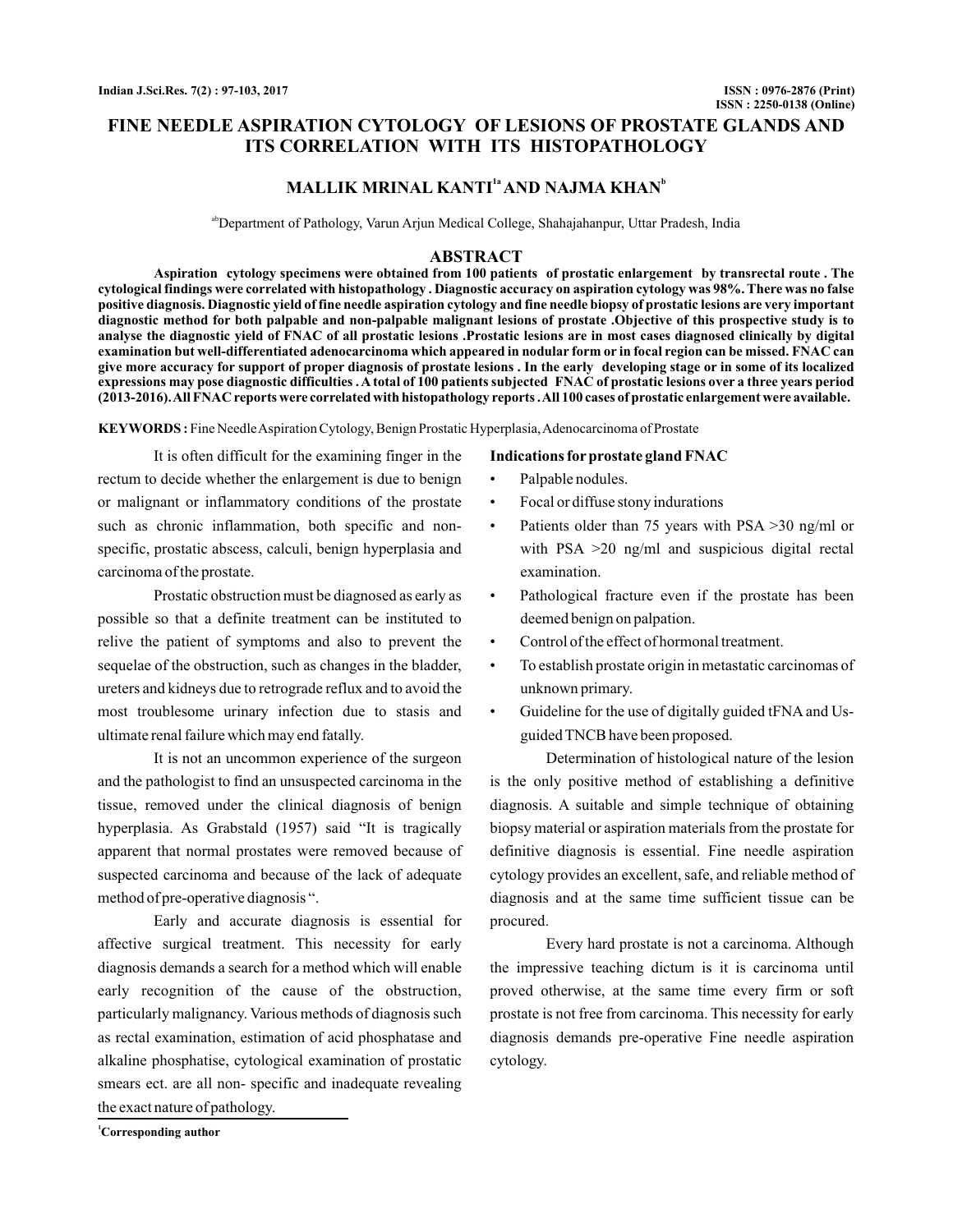Fine needle aspiration cytology of prostate gland was first used by Ferguson in 1930.

Since then its importance has grown. The present study has been undertaken with the objective of early detection by aspiration biopsy cytology and results were compared with histopathology.

## **MATERIALSAND METHODS**

All the 100 cases of prostate enlargement (prostatic obstruction ) were subjected to FNAC using 80 mm long spinal needle (210 to 22 gauge ).

The procedure has been performed transrectally. The patient stands bent over the examining table or lies in his dorsal lithotomic or left lateral position. The spinal needle with obturator is melded to the gloved index finger with its point just proximal to the finger tip. The needle then is advanced directly into the palpable prostatic lesion. Finally the obturator is removed, a 20 cc. Disposable syringe is attached and negative pressure is applied while the needle is manoeuvred within the nodule. Smears are made gently on the slides and fixed immediately in 90% alcohol or absolute alcohol and stained by the Papanicolaou method.

The diagnostic criterias and for differentiation of degree of carcinoma which have been used are according to Epstein and others.

Stains which are used 1- Papanicolaou method, 2- May Grunwal (Giemsa's stain (MGG)

#### **Papanicolaou Method**

16 steps for this staining, these are mentioned below :-

- Fix the smear in equal part of 95% alcohol and ether.then
- Hydrate the smear in decreasing concentrations of alcohol (taking to water )80%, 70%, 50% ( 6 dips in each )then
- Rinse gently in distilled water (rough handling over the slide may wash off the specimen materials from the slide )then
- Stain in diluted Harris's haematoxylin then
- Gently rinse in the distilled water, then
- Dip in  $0.25\%$  Hcl 6 times or in  $0.5\%$  Hcl 3 times.
- Place in running tap water for 5 minutes (run the water gently : be careful that cells do not wash off). This will wash off the acid thoroughly and blue the nuclei.
- Check the slides under the microscope to see if the nuclei are adequately stained. If over stained, decolorize again in acid-alcohol and if pale (under stained), return to haematoxylin stain, continue the process until the nuclei are distinct, and the cytoplasm of the cells is clear and light blue in colour.
- Dehydrate the slides by running through : Distilled water 50%-70%-80%-95% alcohol ( 6 dip in each )then
- Stain in OG 6 for 2 minutes, then
- Rinse in 95% alcohol, 3 changes (in three separate containers ), 6 dips in each.then
- Stain in EA-36 for 2 minutes. then
- Rinse in 95% alcohol (3 separate changes ) then
- Dehydrate by passing through absolute alcohol ( 2 changes)then
- Clear by rinsing in a mixture of absolute alcohol and xyline ( 6 dips in each )
- Mount in per mount ( DPX )

## **Result Shows Nuclei**

Blue with clear sharp details.

Cytoplasm varying shades of pink, blue, yellow, green-grey. If the contrast is unsatisfactory, decolorize in acid alcohol, wash thoroughly in tap water and repeat the staining procedure, increasing or decreasing the staining time as deemed appropriate.

# **May Grunwal ( Giemsa's )stain (MGG ) Staining Method**

Dry the film in the air, then fix by immersing in a jar of methanol for 10-20 minutes. Transfer to staining jar containing May- Grunwal's stain freshly diluted an equal volume of buffered water.After the films have been allowed to stain for 15 minutes, transfer them without washing to a jar containing. Buffered water and rapidly wash in three or four changes of water and finally allow to stand undisturbed in water for a short time ( usually 2-5 minutes ) for differentiation to take place. This is controlled by inspection of the wet slide under the low power of the microscope.

When differentiation is complete, stain the slides upright to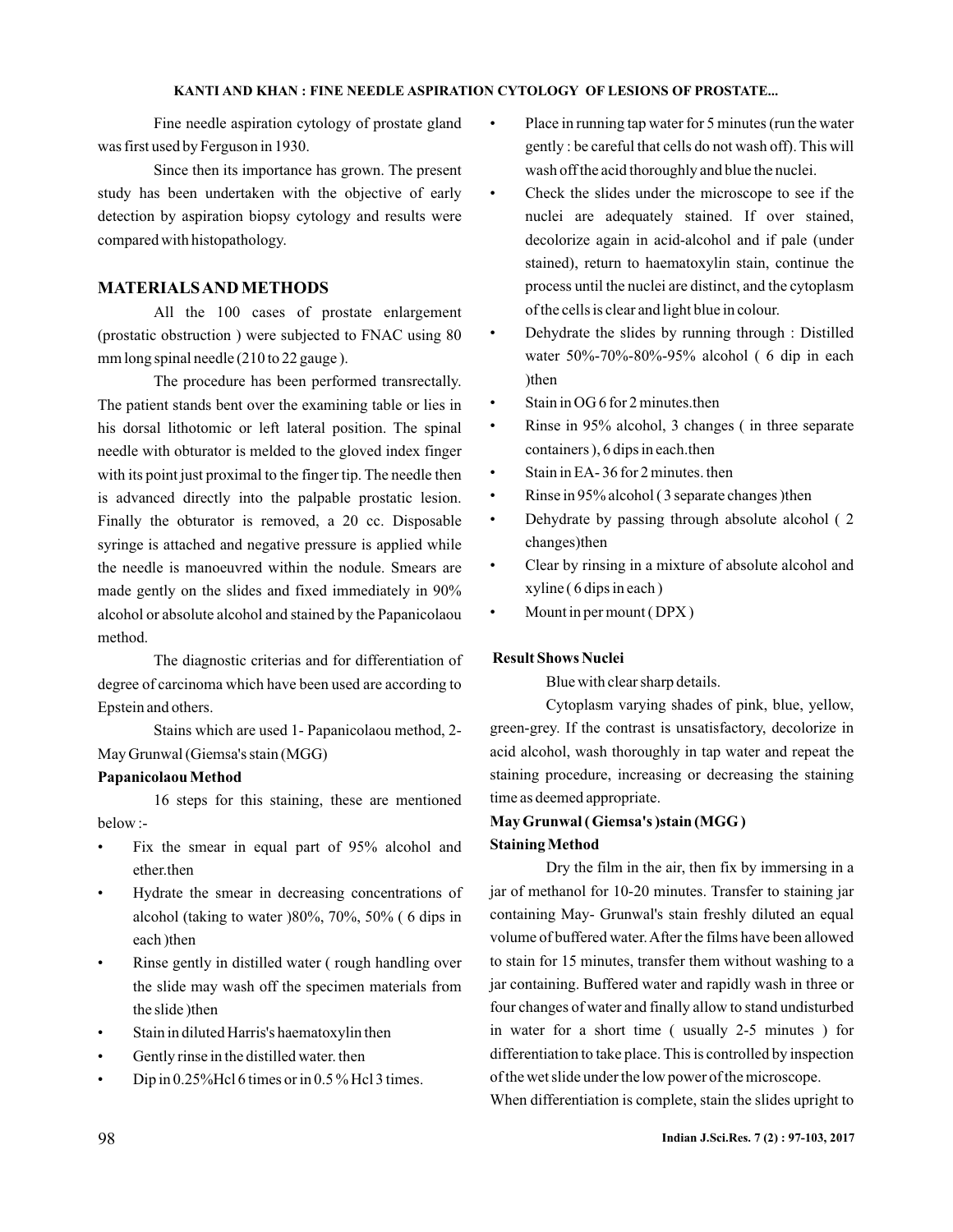dry. When thoroughly dry, cover the films by a rectangular No-1 cover- glass, using for this purpose a mount, Cedarwood oil may be used.

Result shows - Nuclei - dark pinkish in colour and Cytoplasm Light Eosinophiic in colour.

### **RESULTS**

In Benign prostatic hyperplasia (figure 1)

Smears revealed Monolayared sheets of glandular epithelial cells and distinct cell membranes with low N:C ratio,evenly distributed, uniform, rounded nuclei bland granular chromatin, tiny nucleoli/chromocenters and Coarse intrcytoplasmic granules (Variable). In Prostatitis (figure 2) Many inflammatory cells, polymorphs, lymphocytes and macrophages and mild epithelial atypia are present. In Granulomatous prostatitis, Presence of epithelioid granulomas and Obvious caseous necrosis are seen. Epithelial atypical cells in Granulomatous prostatitis show a typical basophilia in DQ stained smears. This basophilia is not seen in prostate carcinoma cells.

In Adenocarcinoma of prostate (figure 3 and 4) Cell cell rich smears (If derived from a solid carcinoma nodule) decreased cell cohesion, variable numbers of single cells are present in poorly differentiated carcinoma (figure 4) cell cohesion are more in grade 1 (figure 3).

Three dimensional clusters, microacini. Interconnected large mono- or bilayered sheets with honeycomb pattern (well-differentiated carcinoma fig. 3). Indistinct cell membranes, with high N:C ration. Nuclear and nucleolar enlargement ; variable pleomorphism.

Intracytoplasmic granules only rarely present. Positive staining for PSA and/or PSAP, absence of cytokeratin positive basal cells.

#### **Magnification of Photographs**

High power -  $40x \times 10x = 400x$  magnification.

- i- 400x, PAPstain.
- ii- 400x, Giemsa's stain.
- iii- 400x PAPstain.
- iv- 400x PAPstain.

Diagnostic criterias, which have been used are according to Orell & sterrett's Fine needle Aspiration cytology, Male and female genital tract, 13th chapter, 2012;5th ed: p 339-346.

Other diagnostic criteria for differentiation of degree of carcinoma, on the basis of cytological features, are according to statements of Bentley et al 's (1988).

#### **OBSERVATION**

The study of 100 cases of prostatic obstruction admitted in Dr. Bidhan Chandra Roy Hospital Haldia-721645 and I Q city medical college Hospital, Durgapur-713206 WB and Varun Arjun medical college and Rohilkhand Hospital, Banthra shahjahanpur, up, pin code-242307, from period 2013-2016. All investigations show the highest incidence of prostatic enlargement in 6 th decade followed by 5 th decade and least in the 3 rd to 4 th decade. All the patients were admitted with complains of acute retention retention with overflow, burning in micturation,

**Table 1 : Showing DRE Based Diagnosis of BPH, BPH with Chronic Prostatitis**

| <b>Diseases</b>              | No. of Cases | Percentage |
|------------------------------|--------------|------------|
| <b>RPH</b>                   | 88 Cases     | 88%        |
| BPH with chronic prostatitis | 2 Cases      | $2\%$      |
| Prostatic carcinoma          | 10 Cases     | 10%        |

**Table 1 : Showing DRE Based Diagnosis of BPH, BPH with Chronic Prostatitis**

| <b>Diseases</b>              | No. of Cases | Percentage |
|------------------------------|--------------|------------|
| <b>BPH</b>                   | 88 Cases     | 88%        |
| BPH with chronic prostatitis | 2 Cases      | $2\%$      |
| Prostatic carcinoma          | 10 Cases     | 10%        |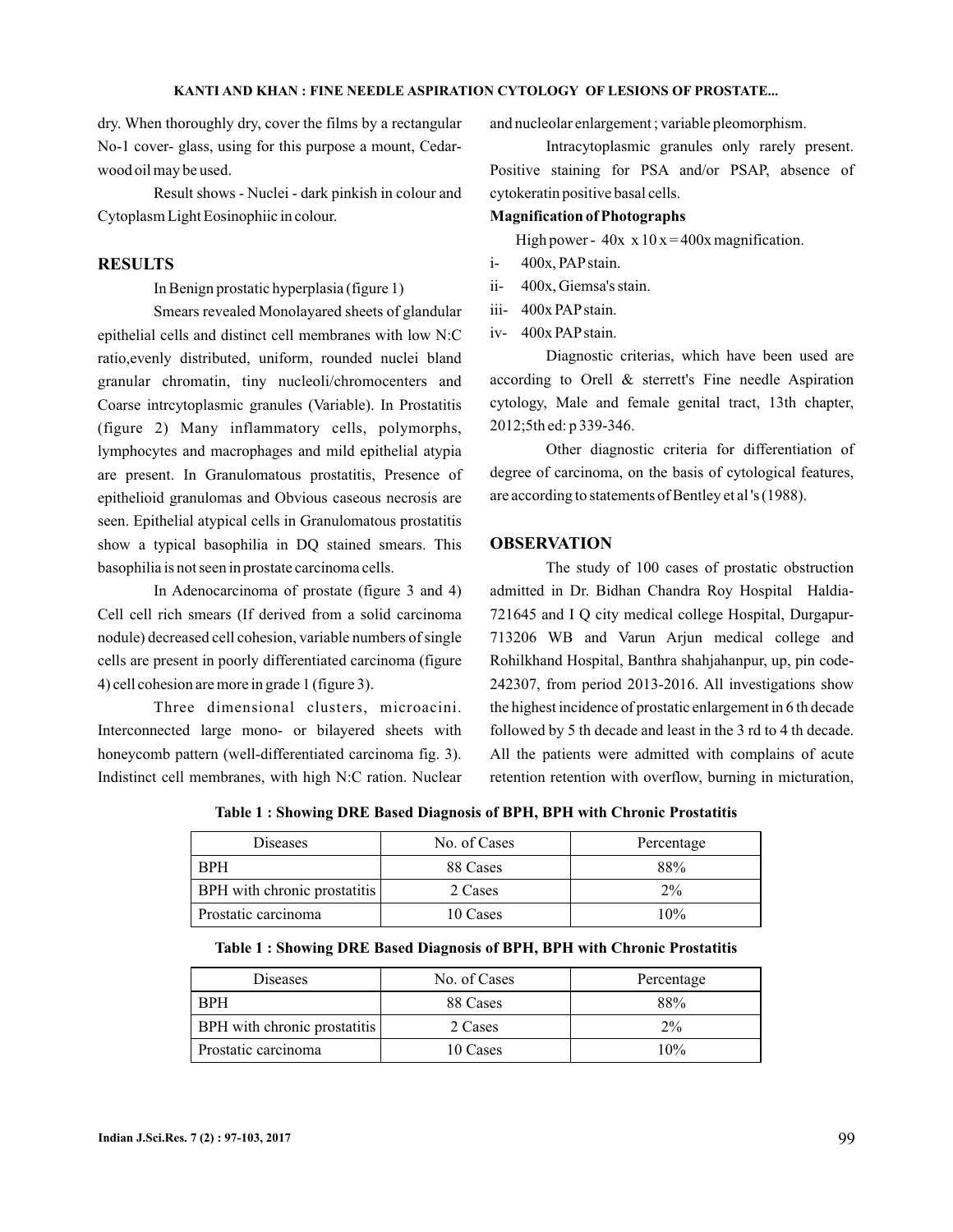dysuria, frequency of micturation and haematuria. Out of the 100 cases, 92 patients (92%) presented with frequency of micturation then 90% of acute retention with dysuria. Haematuria was found in few cases (6%). 16 patients (16%) presented with retention with overflow.

In all age group, the maximum duration of illness was found 10 months in 2% cases and minimum duration was 10 days in 12 % cases. The maximum cases (54%) were detected in between 1-3 months. Clinically 90% were diagnosed as benign prostatic hyperplasia on the basis of rectal digital examination. The prostates were smooth, convex and typically elastic, firm in consistency.

On the digital rectal examination (DRE) are shown in table 1. Total 100 cases of prostatic enlargement---shows below diagnosed by DRE.

10% cases were diagnosed clinically as carcinoma prostate /suspicious/inconclusive/under investigation , on the basis of irregular indurated and characteristically stony hard in consistency with obliteration of median sulcus.

All the benign enlargement, the lateral lobes were enlarged in their size and some cases were having median

groove obliterated. 16 cases were atypical and its consistency were hard.

Out of 6 cases of carcinoma prostate, 4 cases were obtained with suspicious limit of acid phosphatise for carcinoma prostate and 2 cases obtained were having acid phosphatise more than 5 KAunit.

After all the examination and investigations, all cases were diagnosed by FNAC, out of 100 cases, 46 % were Benign prostatic hyperplasia, 26% cases were Benign prostatic hyperplasia with chronic prostatitis. 20% cases were BPH with acute prostatitis and finally 6 % cases were diagnosed as carcinoma prostate. All cases were proved histopathologically. Two cases were due to inadequate tissue obtained (BPH diagnosed in FNAC and BPH with chronic prostatitis diagnosed in histopathological findings). Overall the series shows 98% accuracy after comparing to histopathological findings.

Age incidence in study group for prostatic enlargement (table 2).

The highest incidence of prostatic enlargement is seen in 6th decade followed by 5th decade and least in 3rd decade.

|       | Age in years | Number of Cases | Percentage |
|-------|--------------|-----------------|------------|
| 1-    | $31 - 40$    |                 | $2\%$      |
| $2 -$ | $41 - 50$    | 14              | 14 %       |
| $3-$  | $51 - 60$    | 26              | 26 %       |
| 4-    | $61 - 70$    | 32              | 32 %       |
| $5-$  | $71 - 80$    | 20              | 20 %       |
| $6-$  | $81 - 90$    |                 | $6\%$      |
|       | Total        | 100 Cases       |            |

#### **Table 2 : Showing Percentage of Prostatic Enlargement in Different Age Group**

**Table 3 : Showing Level of Acid Phosphatise in Prostatic Enlargement**

| Range of acid phosphatase UI/L | Number of Cases | Percentage |
|--------------------------------|-----------------|------------|
| $2.5 - 5.0$                    | h               | $6\%$      |
| $5.1 - 7.5$                    | 20              | $20\%$     |
| $7.6 - 9.5$                    | 66              | 66 %       |
| $9.6 - 11.0$                   |                 | $4\%$      |
| $11.1 - 11.5$                  |                 | $2\%$      |
| $11.6 - above$                 |                 | $2\%$      |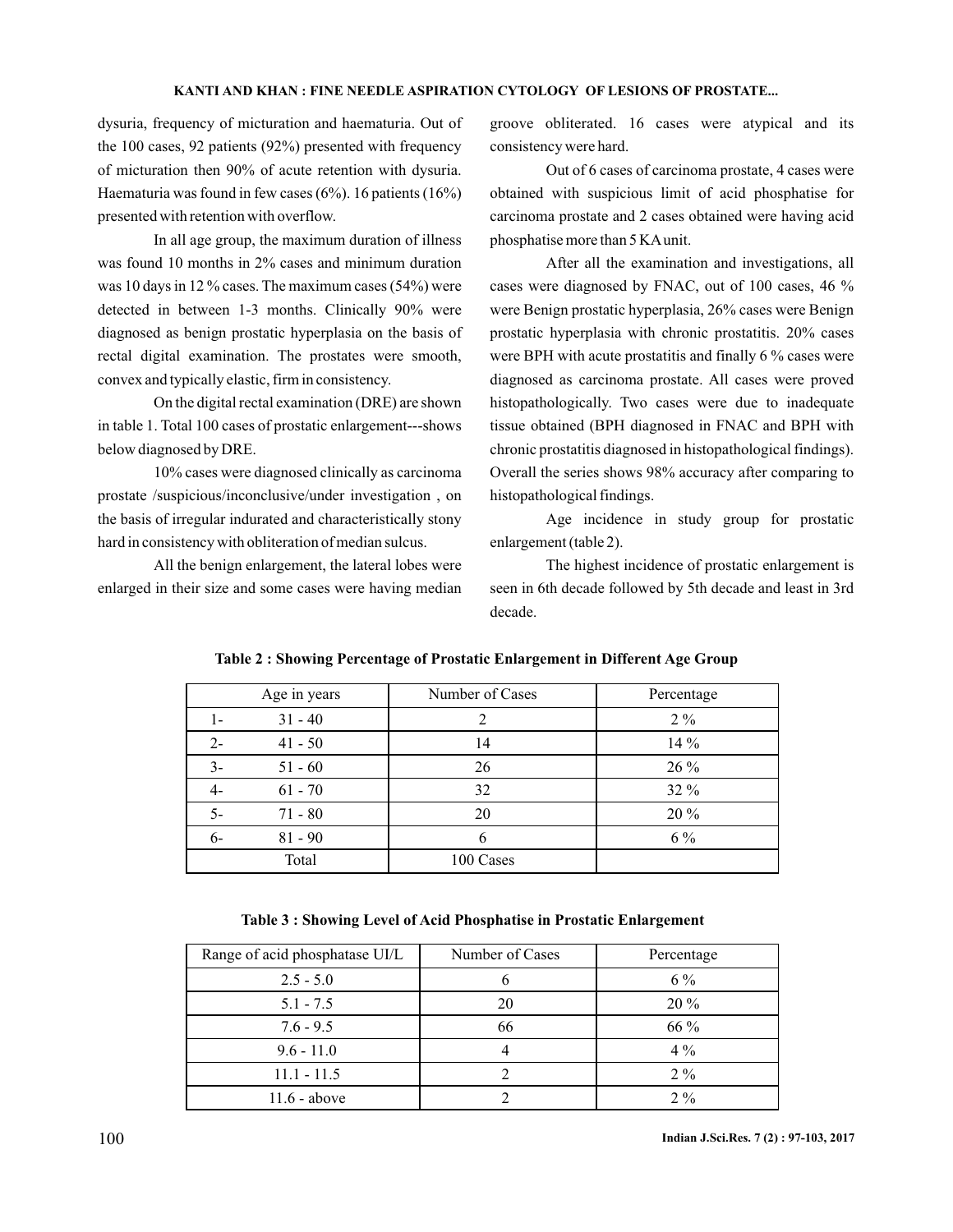Range of serum acid phosphatase in all 100 cases mentioned in table 3.

Out of 100 cases, 96 % showed acid phosphates in normal range (2.5 to 11 UI/L) 4% showed higher level. The maximum number 66% fall in the range of 7.6 to 9.5 UI/L. blood urea levels were done at the time of admission The maximum 90% cases whose blood urea were in normal range, and 10% cases revealed above 40mg %.

Prostate Cancer is the leading cancer in older men. when detected early (organ confined ), it is potentially curable by radical prostatectomy. Therefore, early detection is important and PSA is widely used for this purpose. It is considered one of the most promising tumour markers available.

In 1979, Wang and co-workers purified a protein from prostatic tissue and called it prostatic specific antigen. PSA is found in normal, benign, hypertrophic, and malignant prostatic tissues.

Low concentration of PSA is found in the sera from women as well as in the nipple aspirate fluid.

PSA is an extremely useful tumour marker and is used to detect and monitor treatment of prostate cancer.

PSA value tests done for all cases of (100 Cases) prostatic enlargement.

All benign prostatic hyperplasia ( BPH, BPH with chronic prostatitis and BPH with acute prostatitis)

revealed increased level above normal range in few cases between 4.0 to 14 ng/ml. and All 6 prostatic carcinoma revealed high level 40- 60 ng/ml.

FNAC done on all 100 cases of prostatic enlargement (table 5).

(Inconclusive due to inadequate material obtained, BPH were diagnosed in FNAC but histopathological findings revealed BPH with chronic prostatitis ).

## **DISCUSSIONAND CONCLUSION**

SerumAcid phosphatise is not a reliable method in diagnosing early and locally extending malignant conditions of prostate.

Diagnosis done by digital rectal examination is correct when compared to FNAC reports upto 50% in overall. 50% cases were missed, mainly due to focal involvement by inflammation (acute and chronic) and malignancy.

Benign prostatic hyperplasia is usually associated with chronic prostatitis. Clinically it is missed when compared with FNAC reports.

|                | <b>Prostatic Diseases</b>           | <b>Test Result (range) of PSA</b> |
|----------------|-------------------------------------|-----------------------------------|
|                | <b>BPH</b>                          | Between 1.0 to 10.0 ng/ml         |
| 2.             | <b>BPH With Chronic Prostatitis</b> | Between 1.0 to 12.0 ng/ml         |
| 3 <sub>1</sub> | <b>BPH With Acute Prostatitis</b>   | Between 4.0 to 14.0 ng/ml         |
|                | Prostatic Carcinoma                 | Between $40.0 - 60.0$ ng/ml       |

**Table 4 : Showing PSA Level in All Cases**

# **Table 5 : Showing Comparison Study and Accuracy of Prostatic Enlargement Between Diagnosed Done By FNAC and Approved by Histopathological Examination**

| <b>Diseases</b>                 | <b>Number of Cases</b> | Percentage   |
|---------------------------------|------------------------|--------------|
| 1. Benign Prostatic Hyperplasia | 46 Cases               | $46\%$       |
| 2. BPH With Chronic Prostatitis | 26 Cases               | $26\%$       |
| 3. BPH With Acute Prostatitis   | 20 Cases               | $20\%$       |
| 4. Carcinoma Prostate           | 6 Cases                | $6\%$        |
| 5. Inconclusive                 | 2 Cases                | inconclusive |
| Total                           | 100 Cases              | $98\%$       |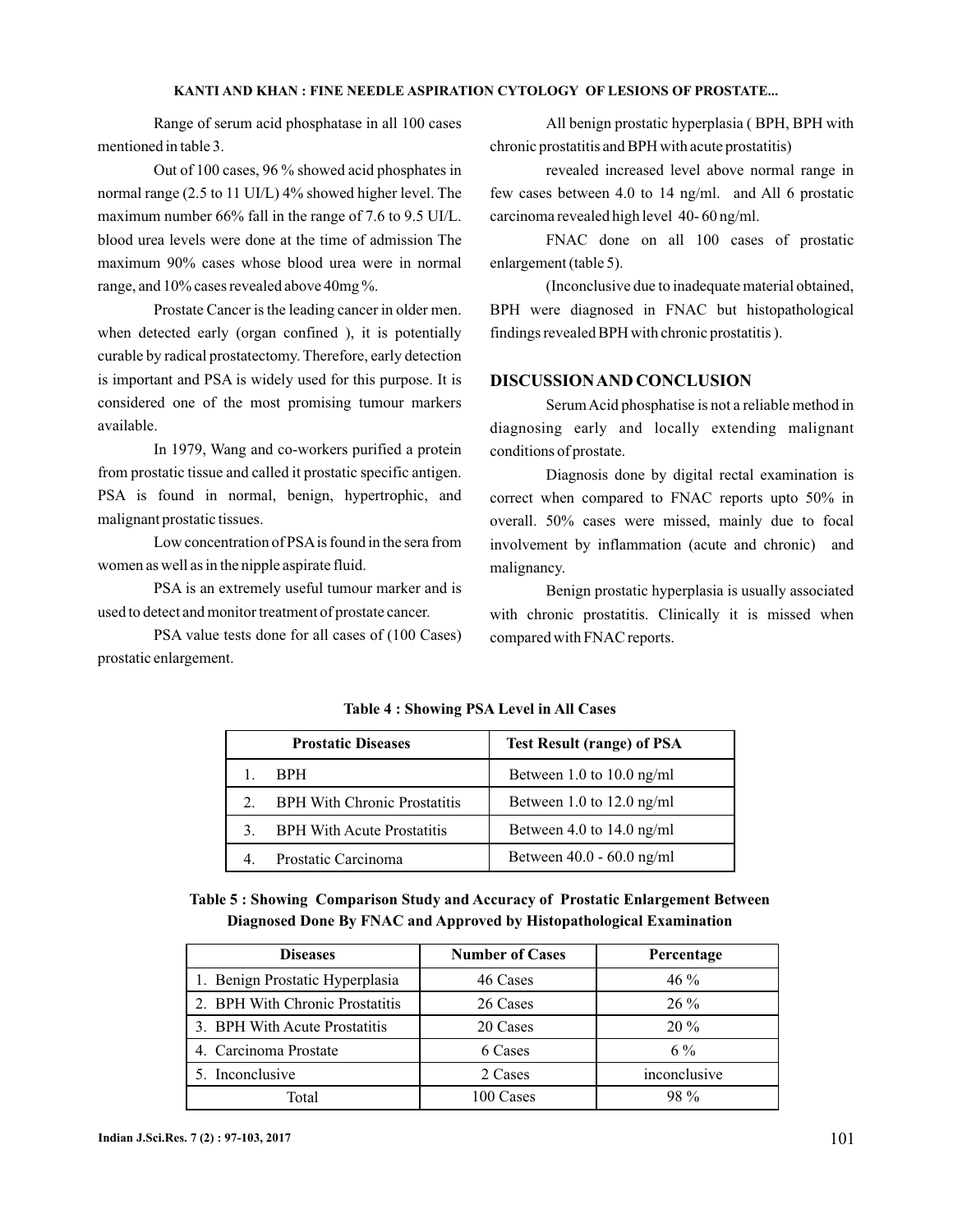| <b>Diseases</b>                                                                                  | <b>Number of Cases</b> | Diagnosed and Approved by Histopathology |  |
|--------------------------------------------------------------------------------------------------|------------------------|------------------------------------------|--|
| 1. Benign Prostatic Hyperplasia                                                                  | 46 Cases               | Approved Byhistopathology                |  |
| 2. BPH With Chronic Prostatitis                                                                  | 26 Cases               | Approved Byhistopathology                |  |
| 3. BPH With Acute Prostatitis                                                                    | 20 Cases               | Approved Byhistopathology                |  |
| 4. Carcinoma Prostate                                                                            | 6 Cases                | Approved Byhistopathology                |  |
| 5. 2 cases due to inadequate material obtained, BPH were diagnosed in FNAC but histopathological |                        |                                          |  |
| findings revealed BPH with chronic prostatitis                                                   |                        |                                          |  |

#### **Table 6 : Showing Total Accuracy of FNAC on Prostatic Enlargement**

Overall accuracy was 98% found in 100 cases of prostatic enlargement when compared with histopathological findings.

The duration of symptoms was short (10 days to 2 months ) in malignant condition in comparison to benign hyperplasia.

Dysuria, frequency, thinness of stream and poor force are the early symptoms of prostatic obstruction.Acute retention is the presenting symptoms ( complaint) in majority of cases.

Transrectal fine needle aspiration and US guided THCB using automated biopsy devices have a high and essentially equal accuracy in diagnosing prostate cancer. The most common cause of a false negative FNA is an inadequate sample.

All cases were diagnosed by FNAC, out of 100 cases, 46 % were Benign prostatic hyperplasia, 26% cases were Benign prostatic hyperplasia with chronic prostatitis. 20% cases were BPH with acute prostatitis and finally 6 % cases were diagnosed as carcinoma prostate. All cases were proved histopathologically. Two cases were inconclusive due to inadequate tissue obtained. Overall the series shows 98% accuracy after comparing to histopathological findings.

It is accepted that aspiration biopsy is a technique with minimal complications that can give a definitive diagnosis of malignancy ( Esposti et al, 1968 ). Reports of false negative cases are very less. This limitation is inherent in any technique that involves sampling of a small lesion by small biopsy in a large organ.

Alfthan et al (1970) and Hendry \$ Williams ( 1971) had observed overall accuracy of 95% in FNAC of prostatic lesions. Overall accuracy in the present series shows 98 %.

Prostatitis is the major source of false suspicious diagnosis and it may be missed in FNAC in diagnosis of the prostatic enlargement. It may be because the area of needle aspiration is limited and needle has not touched the infiltrated area.

False positive results may be due to contamination, dysplasia, and therapy induced alterations.

Diagnosis by digital rectal examination is correct when compared to FNAC upto 90% in all benign and malignant cases of prostatic enlargement. Benign prostatic hyperplasia is usually associated with chronic prostatitis.

It is concluded that fine needle aspiration cytology is easiest, accurate and quick diagnostic procedure and may be performed in all the cases of prostatic enlargement.

Smears from BPH contain a few cohesive aggregates of cells with frank atypia that may represent PIN. Basal cells or atypical hyperplasia and can be mistaken for malignancy. The presence of nuclear enlargement in some cells should not lead to the diagnosis of carcinoma since they may correspond to focal atypical hyperplasia. PIN should not be diagnosed by tFNA alone. The term 'atypical cells' when the atypia and cellularity are below the requirements needed to reach a confident diagnosis of malignancy and submit the patient for systemic TNCB. Histology of these cases always reveal either high grade PIN or low grade carcinoma. Pathologists should refrain from making a definitive diagnosis of malignancy when the smears contain only a small proportion of cells with malignant features.

Contamination of samples by epithelial cells from the rectal mucosa is common when tFNAis performed by an inexperienced operator.